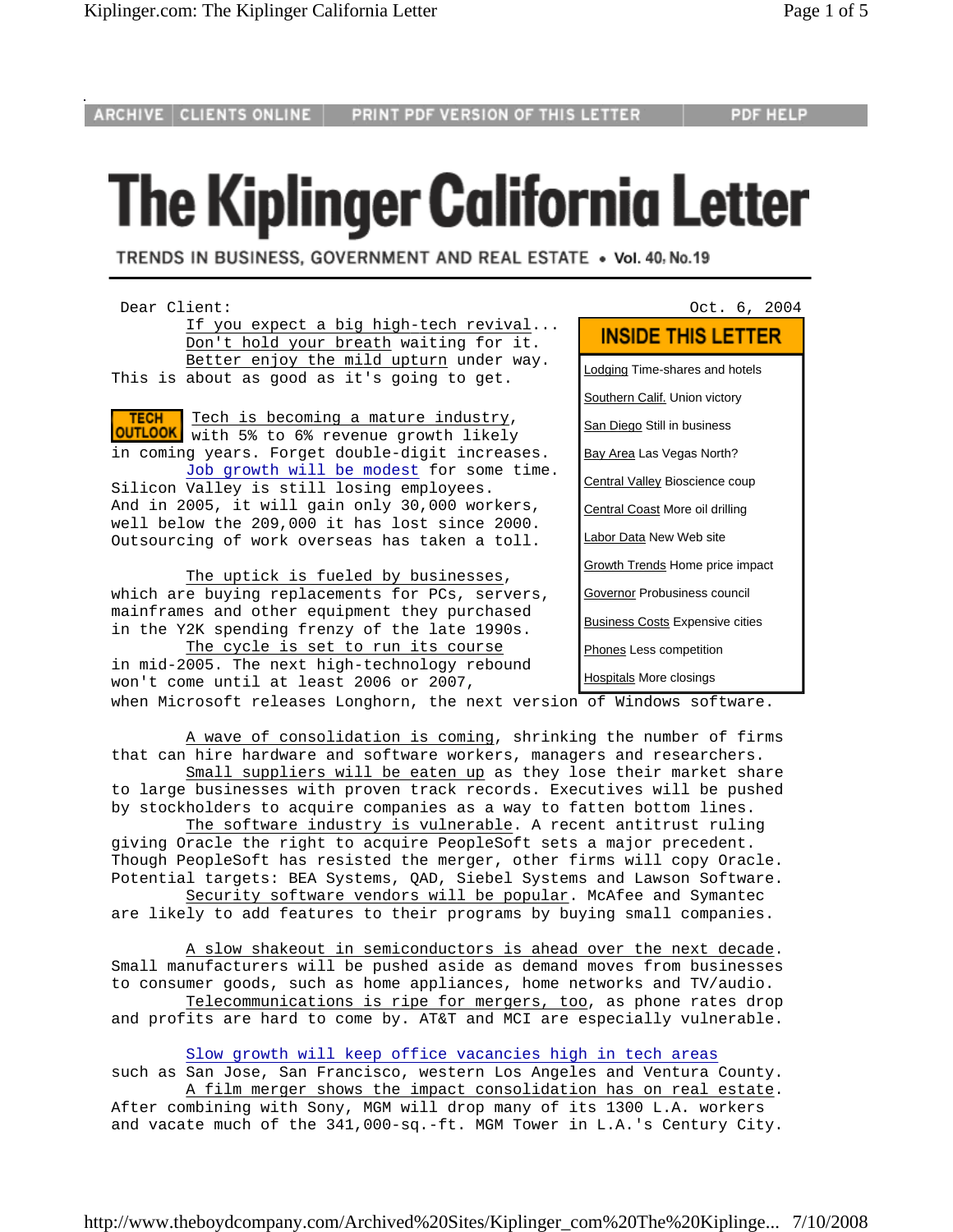It will take years to fill up the tower, where the lease expires in 2018.

 In resort areas, more mixed-use projects will include time-shares **LODGING**  to complement hotels and vacation homes as places to stay. Time-shares have high occupancy rates because they're paid for in advance and are less vulnerable than other lodging to tourism's ups and downs.

 Time-share companies can entice frequent guests at nearby hotels to buy their product as a way to avoid paying pricey nightly rates. They share swimming pools, tennis courts and golf courses with hotels.

 Lodging firms prefer to get paid up front rather than wait years to recover their initial investments bit by bit from hotel room bookings. More time-shares are being built in cities popular with tourists,

such as San Diego, San Francisco, Carmel, Las Vegas and Laguna Beach.

**SOUTHERN** Unions have gotten a lift from L.A. Mayor James Hahn, a Democrat CALIF. who wants union-scale benefits in city construction contracts. Though his plan has a long way to go, it's sure to be a political issue in 2005 because Hahn's likely foe, Bernard Parks, opposes the idea.

 The Torrance industrial market is hot. A local investment group paid nearly \$100 per sq. ft. for a 74,038-sq.-ft. industrial building. With port traffic surging, nearby warehouses are staying especially busy.

 Competition is heating up for DHL's planned air cargo hub. San Bernardino and Ontario airports and the former March Air Reserve Base are trying to land the Inland Empire facility that DHL wants to open. Although the March Joint Powers Commission recently approved funds for the hub, opposition from local organizations could scare off DHL.

 Materials shortages are slowing construction of replacement homes for the 2400 houses destroyed or badly burned in the Oct. 2003 wildfires. A scarcity of truss systems, the framework that supports the roof, is a problem for Stonefield Development in the Whispering Ridge area of Scripps Ranch. Move-ins planned for Dec. will be delayed a few months.

 A San Bernardino County mall will feature outdoor-sports stores. Grand Terrace city officials have approved the Outdoor Adventure Center, which will also have a 12-acre lake for demonstrating watercraft.

 Ontario's convention-marketing efforts seem to be paying off. Revenue from current and future convention bookings is up 17% from 2003.

 Escondido has OK'd a novel project with five "shopkeeper" homes. The owners run street-level businesses in a popular entertainment area and live in units above the stores. Prices start in the low \$500,000s.

Don't worry, San Diego isn't about to go bankrupt, despite a fuss **SAN**  over the \$1.17-billion shortfall in the city's pension system. **DIEGO** City officials secretly backloaded the pension to pay out benefits long before they had the money for them. Debt payments are coming due, and the fund no longer has a soaring stock market to bail it out.

The city will be rescued by a strong economy. This year's revenue is running ahead of projections, and the telecom industry is reviving, with 36,000 technology jobs paying an average wage of \$80,000 a year.

 But there will be repercussions. GOP Mayor Dick Murphy is shaky, with a better-than-even chance of being sacked by voters in November. Lots of city employees may join him on the unemployment rolls. Those who stay will get no raises and will have to pay more for benefits. Retirement age for police may go from 50 to 55. Others, from 55 to 60. The SEC will fine the city. And criminal charges are possible.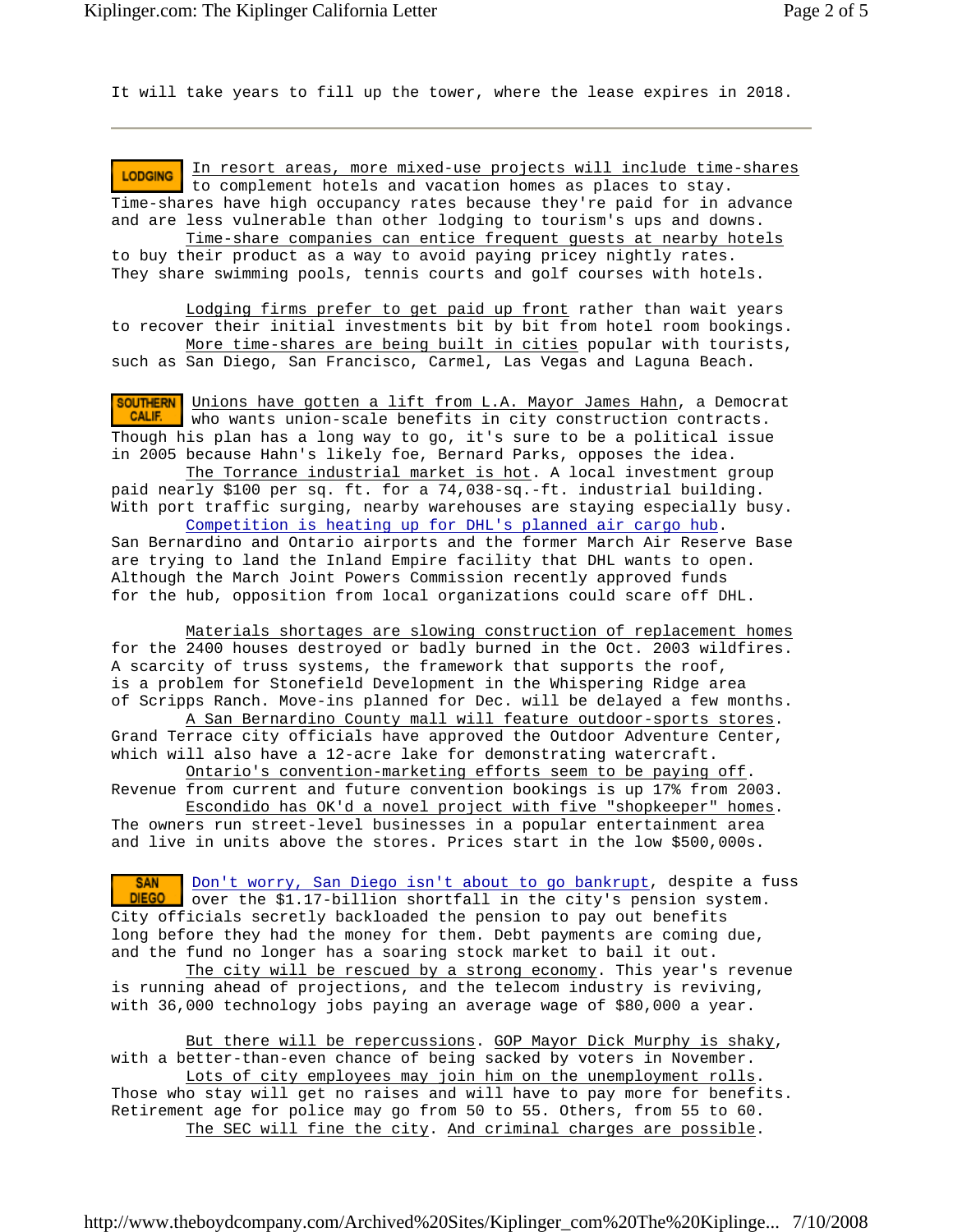**BAY AREA** Richmond is emerging as a potential Las Vegas of Northern Calif. Five casinos are being planned along a 10-mile section of I-80, though some of them will be stopped by opponents of legalized gambling. The biggest plan is for a card room in San Pablo that's to be converted to a casino with 2500 slot machines on land acquired by an Indian tribe. If even one project goes ahead, it will be a boon for local development.

 Expect BART's Fremont-Santa Clara extension to be scaled back. The feds are pressing transit officials to end the southward extension in Milpitas rather than build the line through downtown San Jose.

 S.F. hotels will keep operating during the strike and lockout by using replacement workers. Note that many area hotels aren't affected. But the dispute could be a long one, and it may spread to Los Angeles.

 Prospects for a new S.F. Transbay Terminal have picked up steam. The Board of Supervisors has voted to assert the right of eminent domain over a developer who wants to build a condo project on the same land.

**CENTRAL** UC Davis will become a greater force in biosciences this month VALLEY when it opens its Genome & Biomedical Sciences Facility Oct. 13. The \$95-million building will host research in genomics, pharmacology, toxicology, biomedical engineering and other cutting-edge technologies. Sacramento will get a mortgage-processing center at Mather Field. Ameriquest Mortgage Co. will employ about 600 at the former air base.

 Redding has landed a small water-sports company, Comptech Marine. The firm is moving its Sky Ski hydrofoil facility from Lake Elsinore. A Clovis shopping center is likely to grow. Sierra Vista Mall, which is nearly full, wants a theater, several restaurants and shops.

**CENTRAL** San Luis Obispo County has approved expansion of oil drilling. Plains Exploration and Production of Houston plans 95 oil wells and 30 steam-injector wells in the Price Canyon area east of Pismo Beach. Santa Barbara County will get a time-share/condominium project.

Trendwest Resorts is going to build 76 units on Alisal Road in Solvang.

**LABOR**  You can view complete labor market data for California **DATA**  on a Web site run by the state's Employment Development Dept. For employers, the most popular feature is a list of average pay scales for various occupations. Go to *www.labormarketinfo.edd.ca.gov*.

 High housing prices won't keep people out of California. **GROWTH**  A study on long-term demographics by the UCLA Anderson Forecast **TRENDS**  challenges the notion that newcomers will be deterred by steep costs. Homes are so costly because people want to live in prime areas, even if they are expensive. In fact, people tend to move to Calif. at the same time that housing prices are rapidly increasing. Population growth is often driven by jobs. In the early 1990s, when Calif. was losing population, the unemployment rate was high. Residents grew in number during the dot-com boom of the late 1990s. High density won't make big cities less popular. In the 1990s, New York grew 1% a year, despite having 24,000 people per square mile. To paraphrase a line from a popular movie, the UCLA report concludes: Build it, and they'll come. Stop building, they'll come anyway.